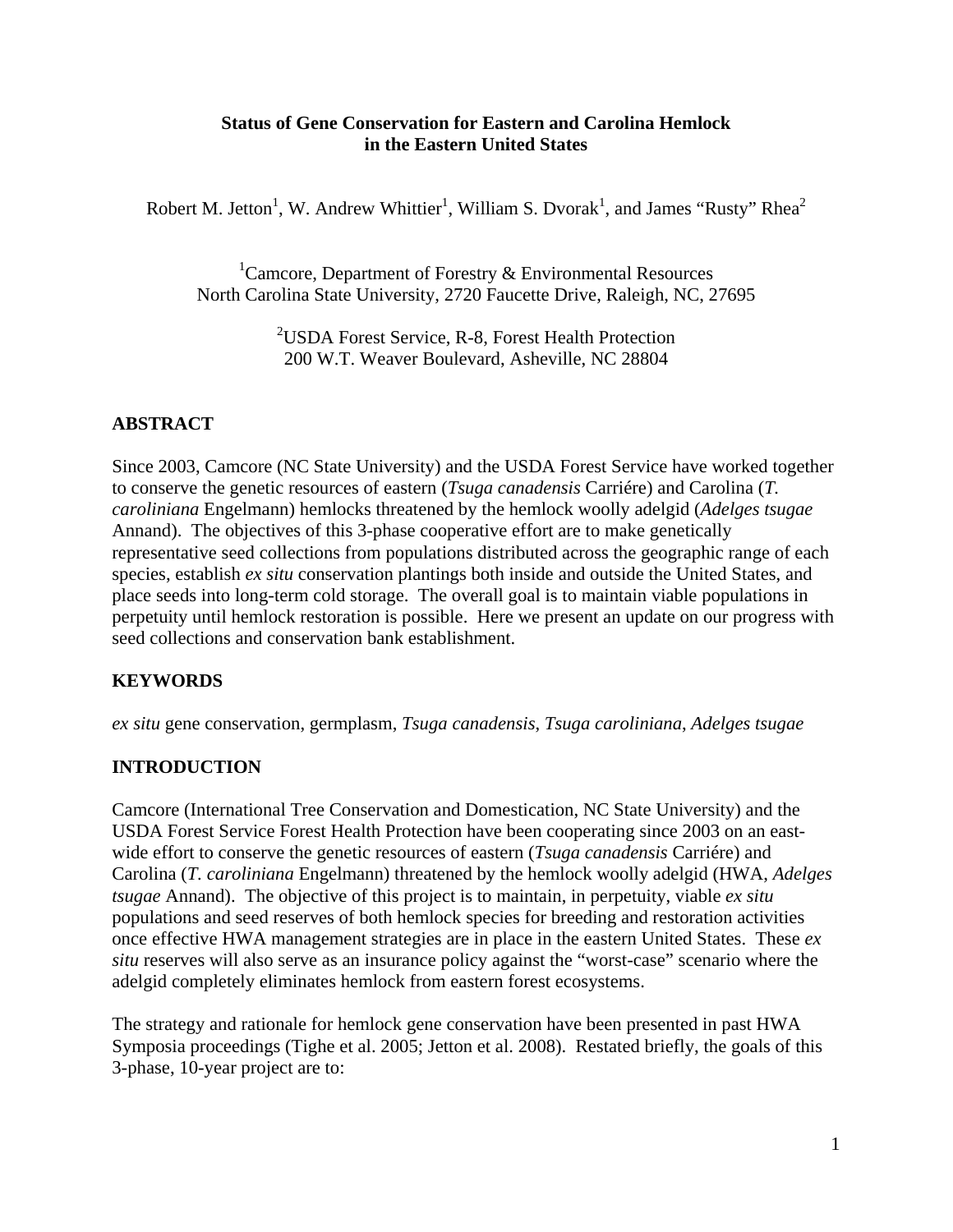- 1) collect seed from up to 10 mother trees in a many Carolina hemlock populations as can be located (Phase 1)
- 2) collect seed from up to 10 mother trees in 60 populations (600 trees) of eastern hemlock in the Southern Region (Phase 2)
- 3) collect seed from up to 10 mother trees in 60 populations (600 trees) of eastern hemlock in the Northern Region (Phase 3)

Some seeds are being used to establish *ex situ* conservation plantings/breeding orchards both inside and outside the United States (Chile and Brazil), while the remaining seed will be catalogued in seed banks at Camcore (NC State University) and the National Tree Seed Laboratory (Dry Branch, GA). This article reports on progress made through the first seven years of the project.

### **PROGRESS ON SEED COLLECTIONS**

*Carolina Hemlock***:** A total of 26 Carolina hemlock populations have been identified in the Southern Appalachian region. Between 2003 and 2009 seed was collected in 18 of these from a total of 126 mother trees (Figure 1; Table 1). The number of mother trees sampled ranges from a few as 1 to as many as 12 trees per population (Table 1). In the fall of 2010, we plan to collect seed from one additional population located on Looking Glass Mountain in the Pisgah National Forest, North Carolina. We will also confirm 5 additional populations that have been reported in North Carolina at Bat Cave, Cloven Cliff, Kelsey Tract, Shope Creek, Big Fork Knob, and Young's Ridge.

[insert Figure 1 here]

[insert Table 1 here]

*Eastern Hemlock*: Between 2005 and 2009 seed has been collected from 34 populations of Eastern hemlock, 33 that are located in the Southern Region and one in the Northern Region, Cook Forest State Park in Pennsylvania (Figure 2). These represent collections from 232 mother trees ranging from 1 to 24 trees sampled per population (Table 2). Seed collections planned for the Southern Region in the fall of 2010 include Chimney Rock State Park (Poole's Creek area) in North Carolina, Hemlock Falls and Anna Ruby Falls on the Chattahoochee National Forest in Georgia, and Paint Creek Campground on the Cherokee National Forest in Tennessee. In late August 2010 we will also explore populations located at Mammoth Cave National Park in Kentucky and the Bankhead National Forest in Alabama. As of the writing of this article plans for seed collections in the Northern Region for 2010 have not been finalized but will be attempted.

[insert Figure 2 here]

[insert Table 2 here]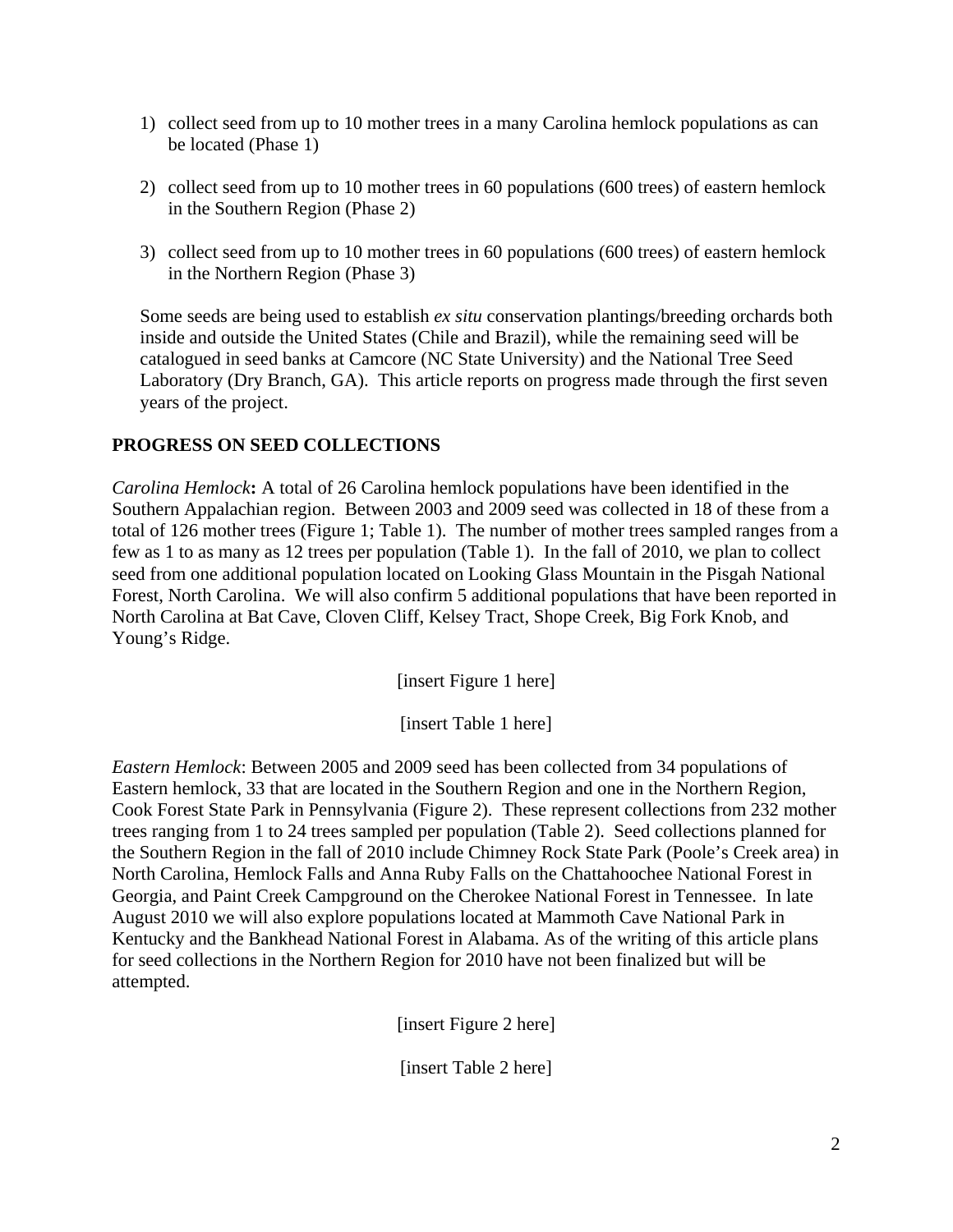### **PROGRESS ON CONSERVATION BANK ESTABLISHMENT**

Carolina hemlock conservation banks have been established in Chile and North Carolina. The Chile planting was established by Camcore Cooperative member Bioforest-Arauco in September 2008 at Predio Cuyimpalihue in the Los Alamos region of the country. A total of 1,400 seedlings were planted representing 9 populations and 56 families (mother trees) from across the Carolina hemlock geographic range. As of June 2010, survival in the planting was 85%, and Bioforest-Arauco is currently preparing to propagate cuttings from the planted seedlings to be used in the establishment of a second conservation bank in Chile.

The North Carolina planting was established by Camcore in 2008 at the NC State University/NC Department of Agriculture Upper Mountain Research Station in Ashe County. Four hundred seedlings representing 9 populations and 53 families from across the Carolina hemlock range were planted, and as of June 2010 survival in the plot was 91%. We plan to establish an additional Carolina hemlock conservation bank in North Carolina with 411 seedlings, representing 8 populations and 31 families, currently being cultivated in pots at the Upper Mountain Research Station.

Camcore Cooperative member Rigesa (MeadWestvaco) will plant conservation banks for both eastern and Carolina hemlock near Três Barras, Santa Catarina State, Brazil in September 2010. The eastern hemlock plot will be planted with 177 seedlings representing 7 populations and 26 families from the southern portion of the species' native range. The Carolina hemlock plot will be planted with 231 seedlings representing 9 populations and 41 families from across the Southern Appalachian Mountains.

### **SUMMARY**

Camcore and the USDA Forest Service continue to make progress on the genetic conservation of eastern and Carolina hemlock. Hemlock seed has been collected from a total of 52 populations and 358 mother trees (eastern and Carolina combined). Carolina hemlock conservation plantings have been established in Chile and the United States (North Carolina), and conservation banks for both species will be planted in Brazil in 2010. Although we continue to make steady progress, this project is not without its challenges. As conservation efforts expand into the Northern Region far removed from our home base in Raleigh seed collections will be challenging without the support and cooperation of resources managers in the region. Difficult to predict seed cycles and cone ripening rates and the severity of HWA related decline confound our ability to locate healthy hemlock stands producing suitable amounts of high quality seed. Fortunately, through research on seed biology and stratification treatments we have been able to improve the germination capacity in some of our seed stocks (Jetton and Whittier, unpublished data). Our overseas conservation banks offer the advantage of being far removed and reasonably secure from HWA infestation, but they also carry the disadvantage of distance and being difficult to monitor on a regular basis. Furthermore, world-wide restrictions on the movement of germplasm are becoming more stringent each year, putting future hemlock seed shipments and conservation bank establishment in doubt. This leaves us to wonder if we should consider establishing more chemically protected plantings within the native range.